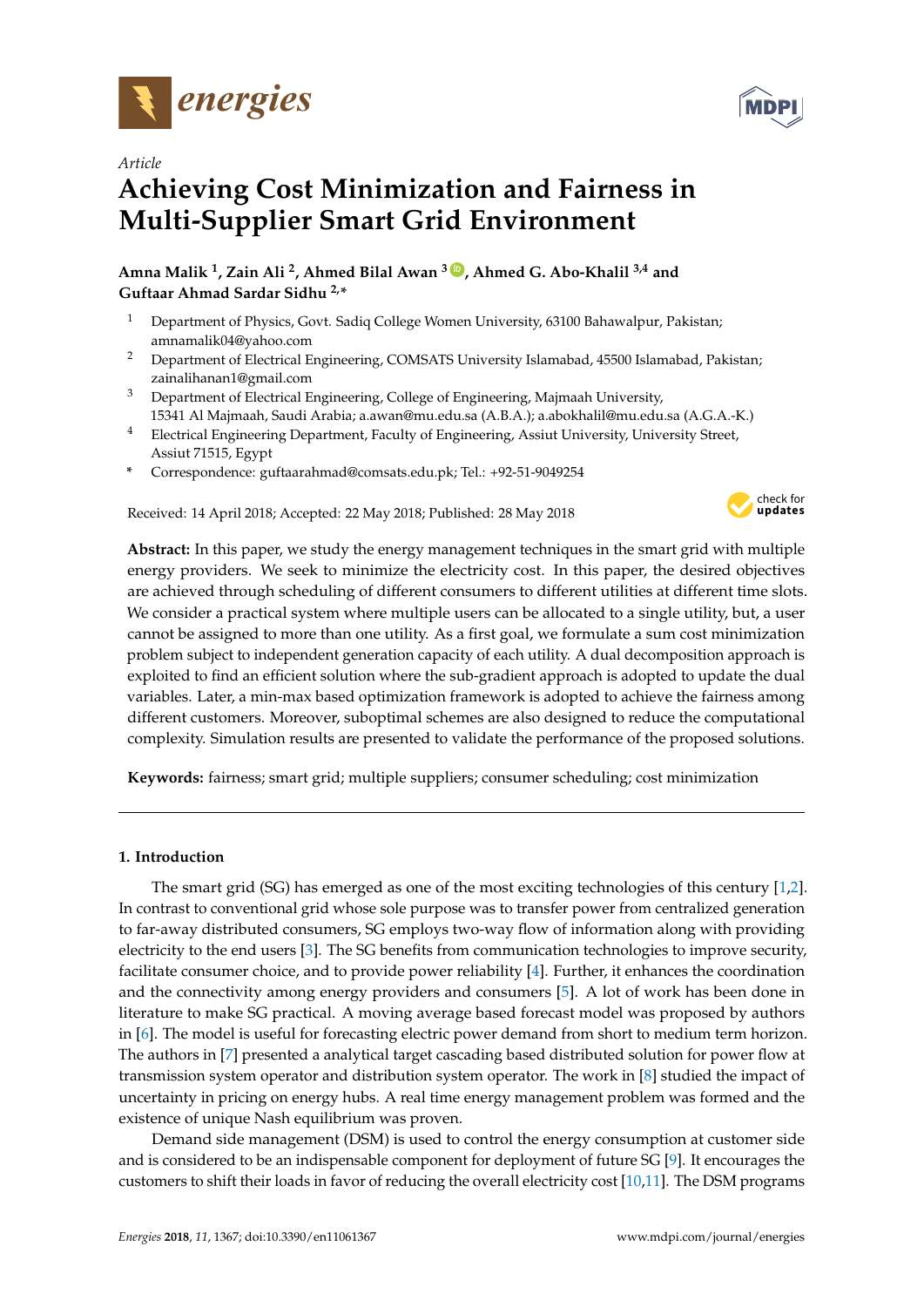help to manage the power markets in efficient manner and are categorized into two protocols namely real time pricing (RTP) and Direct load control (DLC) [12]. In RTP programs, users can shift their loads according to different electricity prices at different hours. Thus, the users can benefit from shifting the loads to the hours with less per unit price. On the other hand, DLC programs are established by an agreement between the user and the utility company such that the electricity provider can control the energy consumption of different appliances e.g., refrigerators, air conditioners, etc., in the peak hours of consumption [13–16].

Intelligent energy management aims to achieve balance between the generation and the demand [17]. All DSM programs optimize the energy scheduling to minimize the total cost and to reduce ratio of peak usage to the average consumption i.e., peak to average ratio (PAR) [18]. A number of the DSM programs emphasized on cooperation between the users and the utility with DLC model [19]. Under the limited generation capacity and different preferences of customers, the work in [20] proposed a scheduling strategy under per hour constraints that results in different prices for different hours. In [21], authors proposed a load billing scheme that helped the individuals to reduce their energy consumption costs by scheduling their future energy consumption profiles. Real time pricing along with block rate model can be utilized to minimize electricity price and PAR [22]. The authors in [23] worked on a scheduling algorithm under water filling strategy. The results provide a constant demand behaviour over all scheduling hours. To reduce PAR, M. Rad proposed an autonomous DSM algorithm where customers can schedule their energy consumption profiles and energy payments [24]. To minimize the total cost of electricity, the authors in [25] modeled a non cooperative energy consumption game. The authors in [26], presented various techniques based on Genetic Algorithm (GA) to obtain a constant demand curve for each user. In [27], an online algorithm was proposed to attain energy scheduling where the utility aimed to minimize the overall cost of the consumers. The work in [28] considered a min-max scheduling algorithm, that was implemented to reduce PAR and energy consumption cost while keeping energy consumption profiles confidential. A time varying pricing-based DSM algorithm was suggested in [29]. Where, at first, reduction of electricity bill was accomplished and secondly load balancing algorithm was used to cut down PAR. Along with these two objectives, user convenience was also considered as a dominant issue.

#### *1.1. Related Work*

All the literature work discussed above had an emphasis on energy scheduling without considering fairness among consumers. Different electricity users in a particular environment may demand for fair energy scheduling [30]. The optimization solutions obtained for sum utility maximization (minimiztion) may result in unfair behaviour towards different users [31]. Thus, the energy scheduling algorithms under user fairness consideration in SG are required [32]. The authors in [33] proposed a fairness demand response (FDR) scheme to consider the satisfaction of individual users and the energy provider. Later, an autonomous demand response (DR) model is proposed in [34] to design a fair billing mechanism for different users. The users are rewarded fairly based on their contributions in achieving the system objectives. Recently, fair DR model for residential users is proposed in [35]. A strategical game theoretic model is proposed to achieve the fairness with low PAR and the solution is obtained from correlated equilibrium approach.

The works [9,35] designed the energy scheduling algorithms while a a single energy provider is considered in the system. The modern SG systems may consist of multiple energy providers [36]. The techniques developed under single utility provider scenario may become invalid for multi-utility case. Thus, the study of energy scheduling under multiple energy providers becomes necessary. The work in [37] investigated the DSM techniques in the future SG under the consideration of multiple energy suppliers. The authors focused on reducing peak load on SG along with maximizing suppliers' profit and customer's payoff. The proposed algorithm reduced the PAR index by shifting the load to off peak periods. In the proposed system each supplier submits its bid to the DSM center, in response to this, the DSM center sets the price of electricity that is based on all the submitted bids. The work in [38]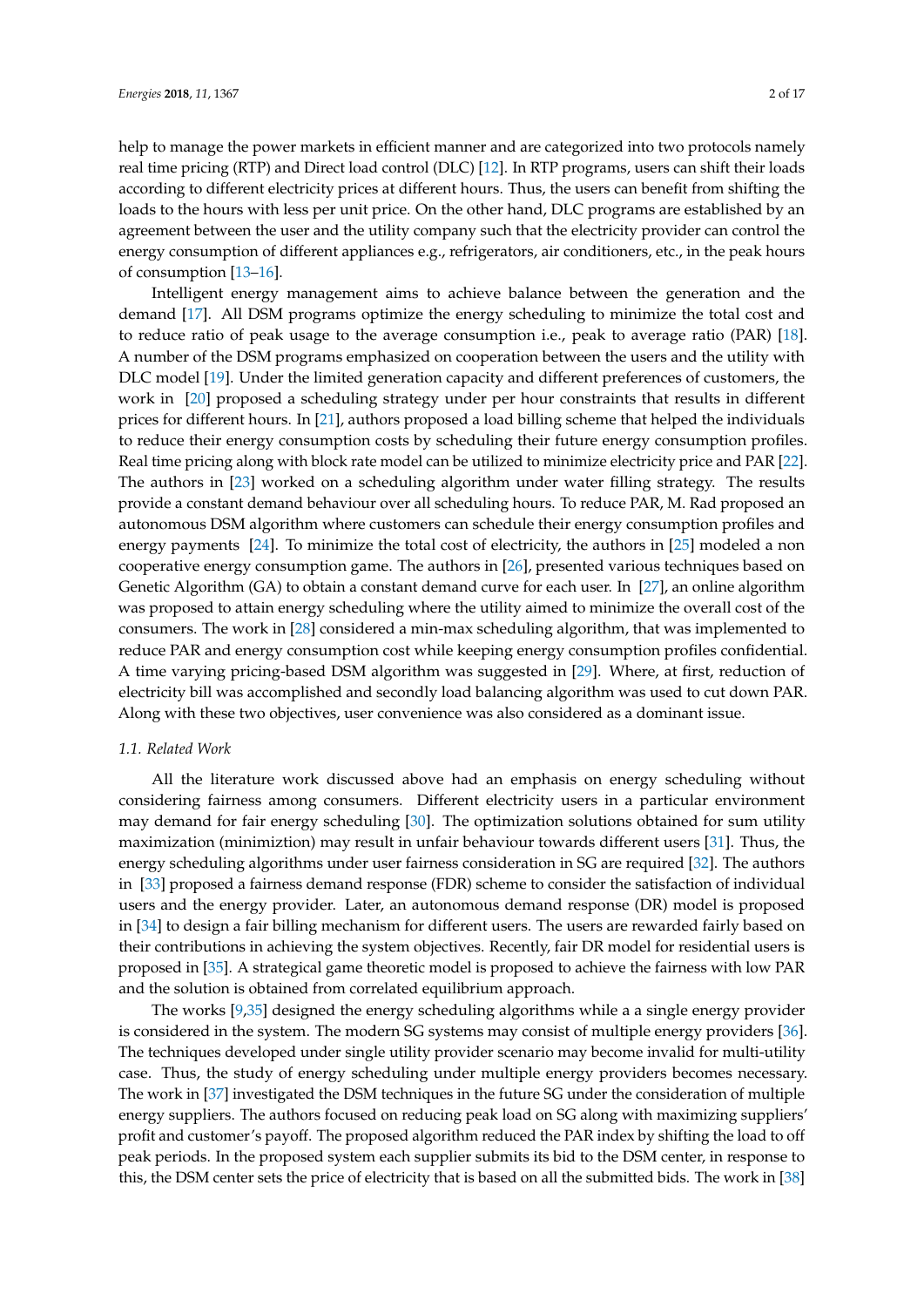focused on a community energy storage (CES)-based SG where all the users have accurate forecast of their next day's power generation and energy requirement. This forecast is shared with the CES by each user. The CES is capable of exchanging energy with the grids as well as with all the users, hence, acts as a central node. Authors formulated a Stackleberg game between the CES and users to minimize the total cost. In [39], authors considered a SG with multiple suppliers equipped with heterogeneous energy sources. The objective of each utility was to maximize its revenue while consumers request the energy based on their demands. A game theoretical-based hierarchical decision-making scheme was designed. Further, the work in [40] proposed an incentive-based DR model with multiple service providers and the customers. In the proposed scheme, the operators offers benefits to the suppliers which in turn enrol the customers. A Stackelberg game is proposed for interaction of each energy provider with the utility. As each supplier serve only the enrolled consumers, thus, a dynamic supplier to customer assignment is missing.

#### *1.2. Motivation*

In DSM techniques, reported in the literature, the single utility offers different prices in different hours. In response, the consumers shift their loads to the low price hours. This reduces the overall cost of electricity at the customer end while facilitate the energy provider to reduce usage in the peak hours. In the case of multiple service providers, different prices are offered in different time slots by the suppliers. Specifically, in the competitive electricity markets, an electricity provider may offer high price in one time slot while other supplier may provide at cheap rate during that time. Under the limited capacity of each supplier and the different demands of users, scheduling the loads to reduce the electricity cost becomes a challenging problem. Further, under the dynamic customer to supplier assignment, a particular user may enjoy cheap price in all hours while minimizing the system's overall cost. Thus, the consumer fairness must be considered such that each user can benefit from comparable reduced electricity bills. However, the achieving such fairness under independent prices in different time slots by multiple energy suppliers becomes even more complex. The problem of consumer assignment to a particular energy supplier in each time slot under the limited capacity and the different load demands to reduce the sum cost and fairness among users have not been investigated in the literature, to the best of author's knowledge.

### *1.3. Contributions*

In this paper, we consider a multiple energy provider (Please note that in this paper we use terms 'provider', 'supplier', and 'utility' interchangeably.) environment where different consumers are free to choose a particular utility. Each energy provider offers different prices at different times of the day and is independent of the other utilities. Our objective is to reduce the total cost of electricity as well as to minimize the electric expenditure of each user so that an efficient scheduling of consumers can be obtained. Specifically, we solve the problem that which users should be attached to which utility at different times where a supplier may not be able to serve all users in a particular time. The contributions of this work can be summarized as:

- We first formulate a consumer-to-utility assignment problem such that multiple users can be served by each utility while a particular consumer can be assigned to one and only one supplier in a given time.
- A dual decomposition-based solution is presented such that the overall cost is minimized subject to the limited available capacity of each utility. In the proposed solution, a user can choose different utilities in different time slots, thus, each utility has an independent set of users in each time.
- Later, a low complexity sub-optimal solution is proposed to minimize the sum system cost. In this algorithm, utilities are assigned to different users in sequential manner such that supplier with minimum price is selected first and users are assigned until the maximum capacity is reached.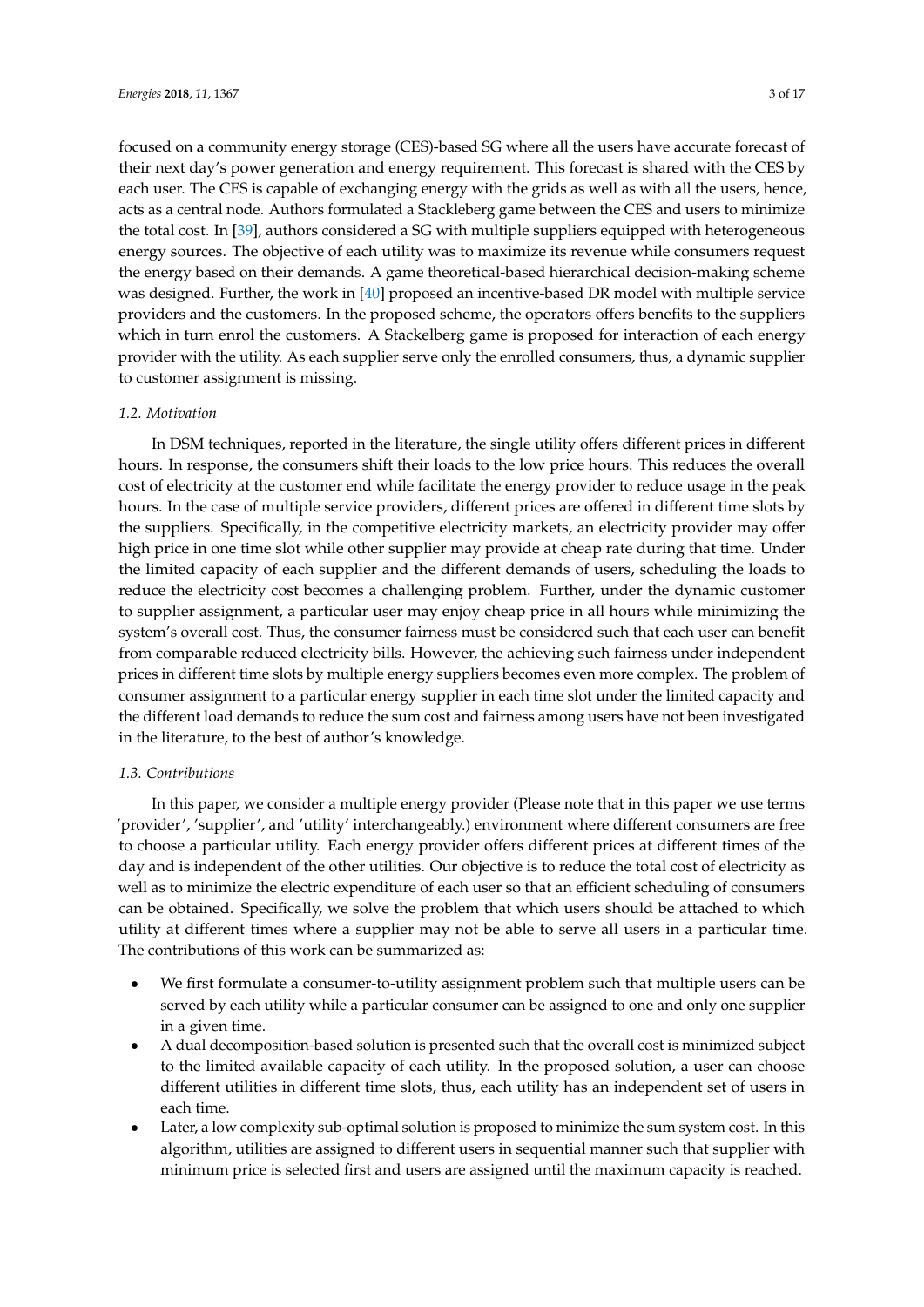- Then, a fair cost minimization problem is formulated as min–max optimization under the same constraints. The complex min–max problem is first re-formulated to standard minimization problem and then duality theory is exploited to obtain the an efficient solution where dual problem is solved though sub-gradient method.
- Similar to the sum cost minimization, a low complexity algorithm for fair cost minimization is also designed.
- Finally, simulation results are presented to validate the performance of the proposed schemes.

#### *1.4. System Model*

We consider a smart power system with *M* consumers and *N* energy providers. We assume that each consumer is affixed with a smart meter that consists of Energy Consumption Scheduling (ECS) device. The smart meter is used to control user's power consumption and provide coordination between users and energy providers. All the smart meters and the energy providers are connected with the regulatory authority and communicate information over wireless transmission. This regulatory body could be considered as the dispatch center with additional smart capabilities of information transmission. We assume all the utility companies work under the control of central regulatory authority. This is a similar scenario to the mobile communication where different companies work under a regulatory body e.g., Federal Communications Commission (FCC). The considered system model is depicted below in Figure 1.



**Figure 1.** System Model.

#### *1.5. Organization of manuscript*

The rest of the paper is organized as follows: Problem formulation for total cost reduction and its solutions are presented in Section 2. Section 3 comprises of problem formulation and the corresponding solutions for fair cost minimization. Simulation results and the conclusion are given in Sections 4 and 5, respectively. The definitions of different variables used in this paper are given in Table 1.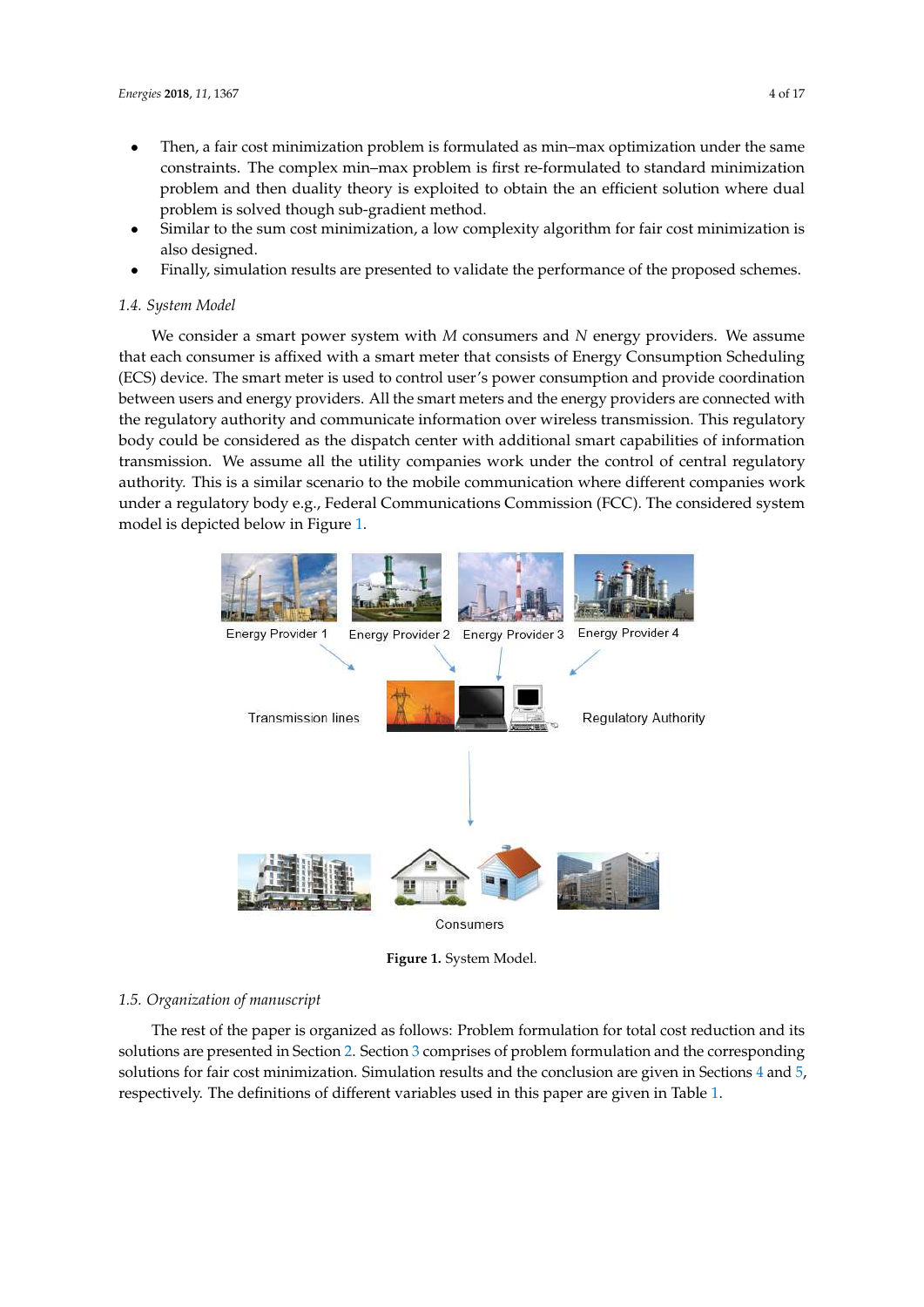| $P_{i,j}$                                                          | Electricity price of <i>i</i> th energy provider in <i>j</i> th hour.                                |
|--------------------------------------------------------------------|------------------------------------------------------------------------------------------------------|
|                                                                    | Binary variable associated to the allocation of kth user to <i>i</i> th utility in <i>j</i> th hour. |
| $\begin{matrix} \pi_{(k,i,j)} \\ l_{k,j} \\ L_{th}^i \end{matrix}$ | Energy consumption of kth user in <i>j</i> th hour.                                                  |
|                                                                    | Generation capacity of <i>i</i> th energy provider.                                                  |
| $\ddot{t}$                                                         | Auxiliary variable associated to the fairness constraint.                                            |
| $\lambda$ , $\eta$                                                 | Dual variables.                                                                                      |
| M                                                                  | Number of consumers in the system.                                                                   |
| N                                                                  | Total energy providers in the system.                                                                |
| Н                                                                  | Total number of time slots.                                                                          |
|                                                                    |                                                                                                      |

**Table 1.** variable definitions.

### **2. Total Cost Minimization**

Advanced communication infrastructure enables an authentic two-way communication between energy provider and consumers. In current scenario of high electricity prices, it has become mandatory to introduce techniques and innovative methods to minimize cost of electricity. Solution to this alarming problem is possible by modern communication technology. Considering multiple energy providers, we formulate an optimization problem for sake of reducing the sum cost of electricity. In this section the discourse is around such an energy management technique in which consumer can be attached to *i*th energy provider in *j*th hour as prices are decided ahead. This scheduling of energy provider can reduce total cost of electricity. For allocation of energy providers to each customer we define binary variable  $\pi_{(k,i,j)}$ , such that:

> $\pi_{(k,i,j)} =$  $\sqrt{ }$  $\int$  $\mathbf{r}$ 1, if *k*th user is assigned to*i*thutility in*j*thhour, 0, otherwise, .

With this the problem is mathematically described as:

$$
\min_{\pi_{(k,i,j)}} \sum_{i=1}^{N} \sum_{k=1}^{M} \sum_{j=1}^{H} P_{(i,j)} l_{(k,j)} \pi_{(k,i,j)}, \tag{1}
$$

s.t. 
$$
\sum_{i=1}^{N} \pi_{(k,i,j)} = 1, \qquad \forall k, j,
$$
 (2)

$$
\sum_{k=1}^{M} \sum_{j=1}^{H} \pi_{(k,i,j)} l_{(k,j)} \leq L_{th}^{i}, \qquad \forall i,
$$
\n(3)

where *Pi*,*<sup>j</sup>* is electricity price of *i*th energy provider in *j*th hour, *lk*,*<sup>j</sup>* represents energy consumption of *k*th user in *j*th hour and *L i th* denotes generation capacity of *i*th energy provider. We define the set of consumers  $\mathbb{K} = \{1, 2, 3...M\}$ , set of energy providers  $\mathbb{I} = \{1, 2, 3...N\}$  and set of time slots  $\mathbb{J} = \{1, 2, 3, \ldots, H\}$ , with  $k \in \mathbb{K}$ , where  $i \in \mathbb{J}$ , and  $j \in \mathbb{J}$ . The first constraint is showing the relation between energy provider and consumer. The *kth* user can be attached to one and only one energy provider in *jth* hour. While, the second constraint represents that energy consumption of consumers attached to *i*th energy provider must be less than the generation capacity of that energy source.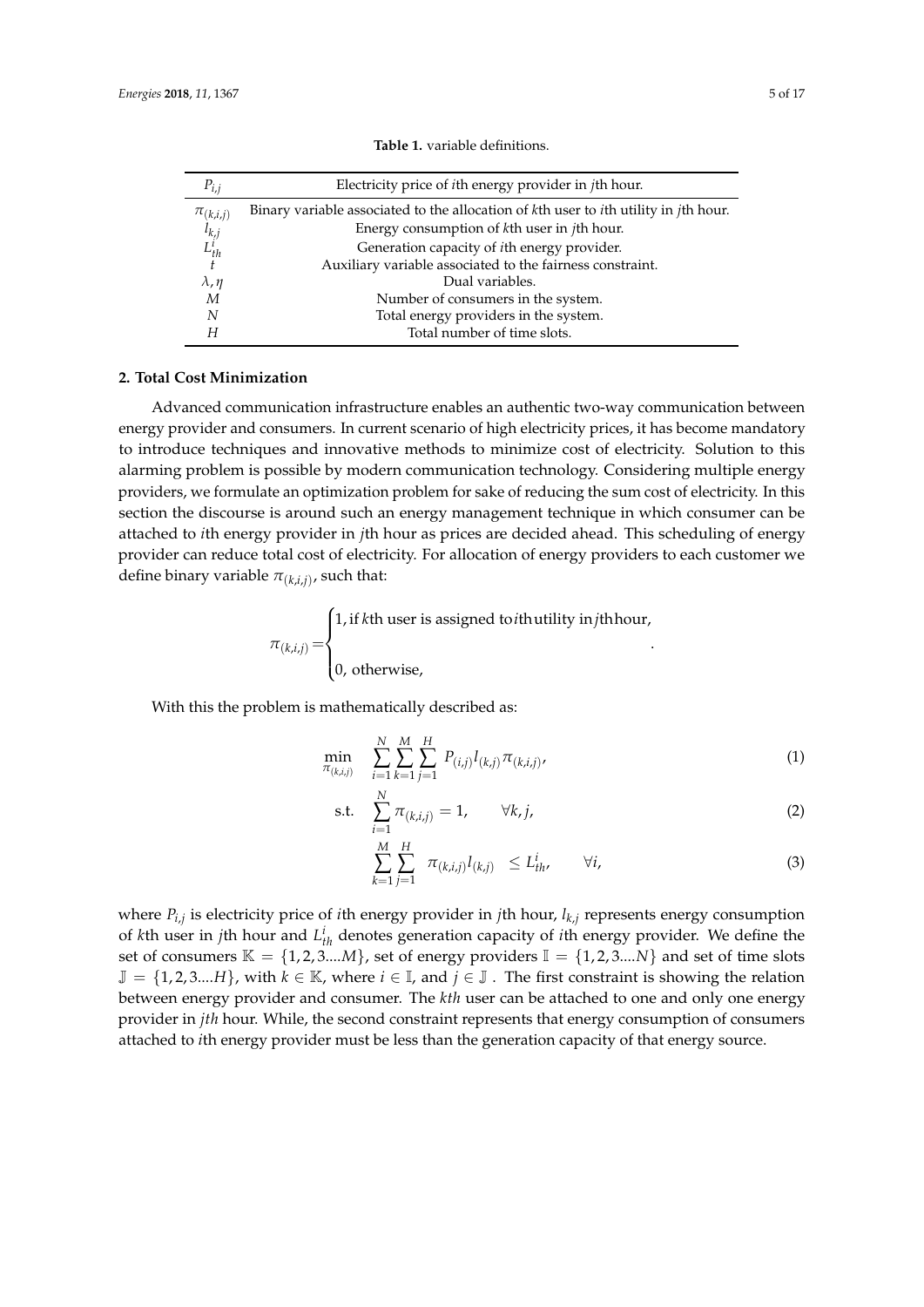#### *2.1. Proposed Scheme*

The formulated problem is a binary integer programming problem [41]. To efficiently solve the optimization problem, the corresponding dual problem is given as:

$$
\max_{\lambda_i} D(\lambda_i),
$$
\ns.t.  $\lambda_i \geq 0,$ \n
$$
(4)
$$

where:

$$
D(\lambda_i) = \min_{\pi_{(k,i,j)}} L(\pi_{(k,i,j)}, \lambda_i). \tag{5}
$$

$$
\text{s.t.} \quad \sum_{i=1}^{N} \pi_{(k,i,j)} = 1, \forall k \in \mathbb{K}, j \in \mathbb{J}. \tag{6}
$$

The  $L(\pi_{(k,i,j)},\lambda_i)$  represents Lagrangian associated with the optimization problem and is defined as:

$$
L(\pi_{(k,i,j)}, \lambda_i) = \sum_{i=1}^{N} \sum_{k=1}^{M} \sum_{j=1}^{H} P_{(i,j)} l_{(k,j)} \pi_{(k,i,j)} + \sum_{i=1}^{N} \lambda_i \left( \sum_{k=1}^{M} \sum_{j=1}^{H} l_{(k,j)} \pi_{(k,i,j)} - L_{th}^{i} \right),
$$
(7)

where  $\lambda_i$  is known as Lagrangian multiplier. With further simplification, we obtain:

$$
L(\pi_{(k,i,j)}, \lambda_i) = \sum_{i=1}^{N} \pi_{(k,i,j)} \left( \sum_{k=1}^{M} \sum_{j=1}^{H} \left( P_{(i,j)} l_{(k,j)} + \lambda_i l_{(k,j)} \right) \right) - \sum_{i=1}^{N} \lambda_i L_{th}^i,
$$
\n(8)

Thus, the optimization in (5) is equivalent to following optimization

$$
\min_{\pi_{(k,i,j)}} \sum_{k=1}^{M} \sum_{j=1}^{H} P_{(i,j)} l_{(k,j)} + \lambda_i l_{(k,j)},
$$
\ns.t. 
$$
\sum_{i=1}^{N} \pi_{(k,i,j)} = 1, \forall k \in \mathbb{K}, j \in \mathbb{J}.
$$
\n(9)

This standard assignment problem and the solution  $\pi^*_{(k,i,j)}$  of this problem is:

$$
\pi_{(k,i,j)}^* = \arg\min_i P_{(i,j)} l_{(k,j)} + \lambda_i l_{(k,j)}, \forall k \in \mathbb{K}, j \in \mathbb{J}.
$$

The dual variable  $\lambda_i$  is obtained through an iterative method [42], such that at  $(n+1)$ th iteration  $\lambda_i$  is updated as

$$
\lambda_i(itr+1) = \lambda_i(itr) + \delta_i(itr) \left( \sum_{k=1}^{M} \sum_{j=1}^{H} \pi_{(k,i,j)} l_{k,j} - L_{th}^i \right),\tag{10}
$$

where  $\delta_i(itr)$  is the step size for *ith* update at iteration *itr*, the dual variable is updated until convergence. Thus the optimized solution is found from described method.

# *2.2. Suboptimal Scheme for Total Cost Minimization*

The algorithm described in the previous section can efficiently reduce the sum cost of electricity but when number of consumers are increased solution becomes complex. To reduce the computational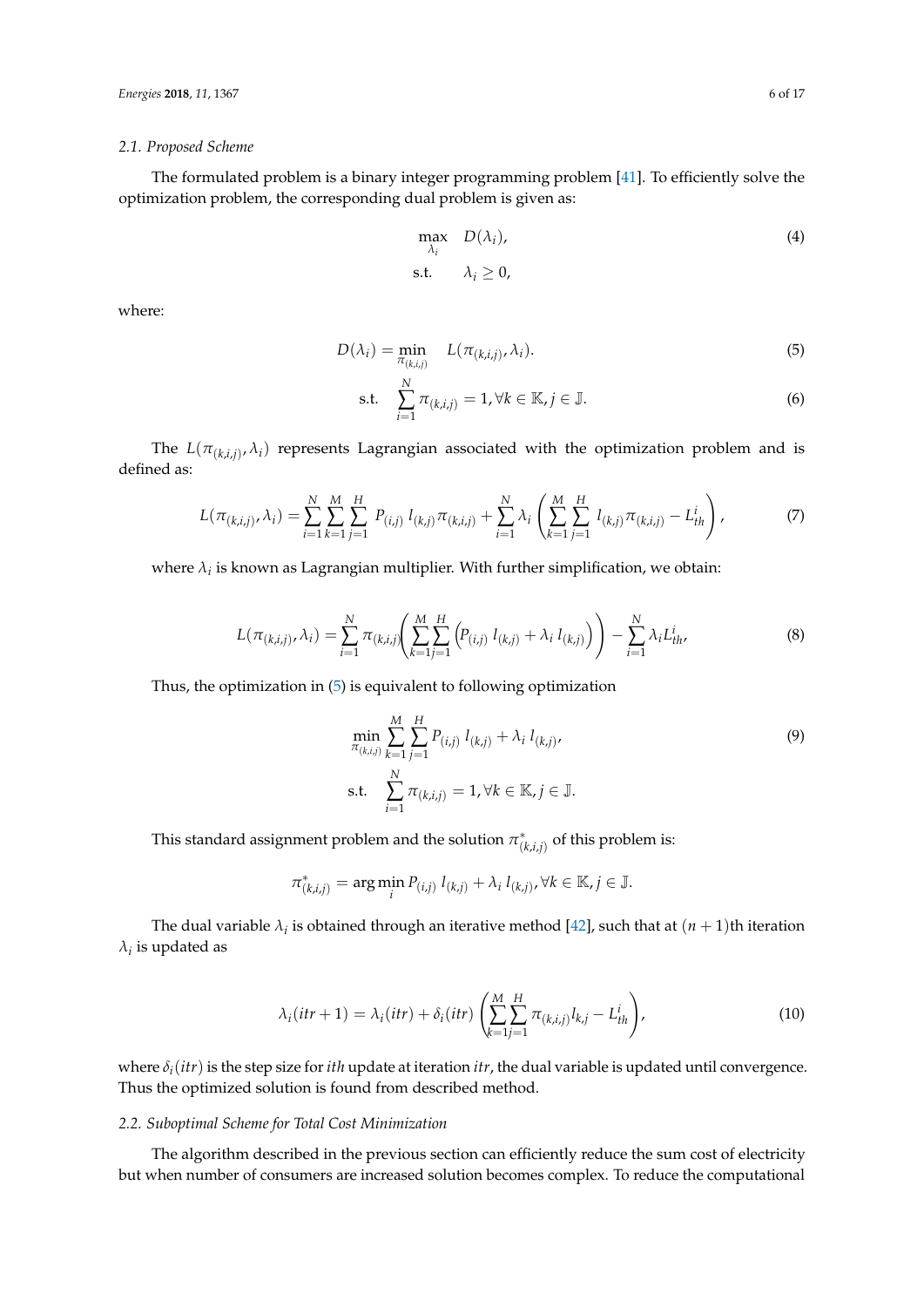complexity of the solution, we propose a sub-optimal scheme. The algorithm first selects the *i*th utility that provides minimum price. Users are attached to that utility until its generation capacity is reached. When the selected utility is unable to serve more consumers second utility with minimum price is selected and this process is repeated for all the remaining utilities. It involves the steps given in Algorithm 1.

**Algorithm 1** Suboptimal scheme for sum cost minimization.

1. Let, Us denotes set of all consumers and I denotes the set of energy providers.

2. Choose *i*∗ at *j*th hour s.t *i*∗ = *arg* min (*i*) *P*(*i*,*j*) , ∀*j*. 3. Randomly select a consumer  $k$  from Us and set  $\pi_{(k,i,j)}$  = 1, exclude  $k$  from Us. 4. If  $\sum_{k=1}^{M} \sum_{j=1}^{H} l_{(k,j)} \pi_{(k,i,j)} \ge L_i*$ exclude *i*∗ from set I and go to step 2 else go to step 3. 5. Repeat step 2 to step 5, ∀*j*.

# **3. Fair Cost Minimization**

So far our work circled around overall cost minimization of electricity without considering consumer fairness i.e., some users have less electricity charges and others getting high charges. Now our focus is on consumer impartiality. We propose an algorithm which aims that consumers will have no discrimination of electricity charges among them. The problem can be stated mathematically as:

$$
\min_{\pi_{(k,i,j)}} \max_{k} \quad \sum_{i=1}^{N} \sum_{j=1}^{H} P_{(i,j)} l_{(k,j)} \pi_{(k,i,j)} \tag{11}
$$

s.t. 
$$
\sum_{i=1}^{N} \pi_{(k,i,j)} = 1, \qquad \forall k, j,
$$
 (12)

$$
\sum_{k=1}^{M} \sum_{j=1}^{H} \pi_{(k,i,j)} l_{(k,j)} \leq L_{th}^{i}, \qquad \forall i.
$$
 (13)

To find the solution of problem, we first change the problem into a standard optimization problem. Introducing an auxiliary variable *t*, we can reformulate the problem as:

$$
\min_{\pi_{(k,i,j)},t} \qquad t,\tag{14}
$$

s.t. 
$$
t \ge \sum_{i=1}^{N} \sum_{j=1}^{H} P_{(i,j)} l_{(k,j)} \pi_{(k,i,j)}, \quad \forall k,
$$
 (15)

$$
\sum_{i=1}^{N} \pi_{(k,i,j)} = 1, \qquad \forall k, j,
$$
\n(16)

$$
\sum_{k=1}^{M} \sum_{j=1}^{H} \pi_{(k,i,j)} l_{(k,j)} \leq L_{th}^{i}, \qquad \forall i.
$$
 (17)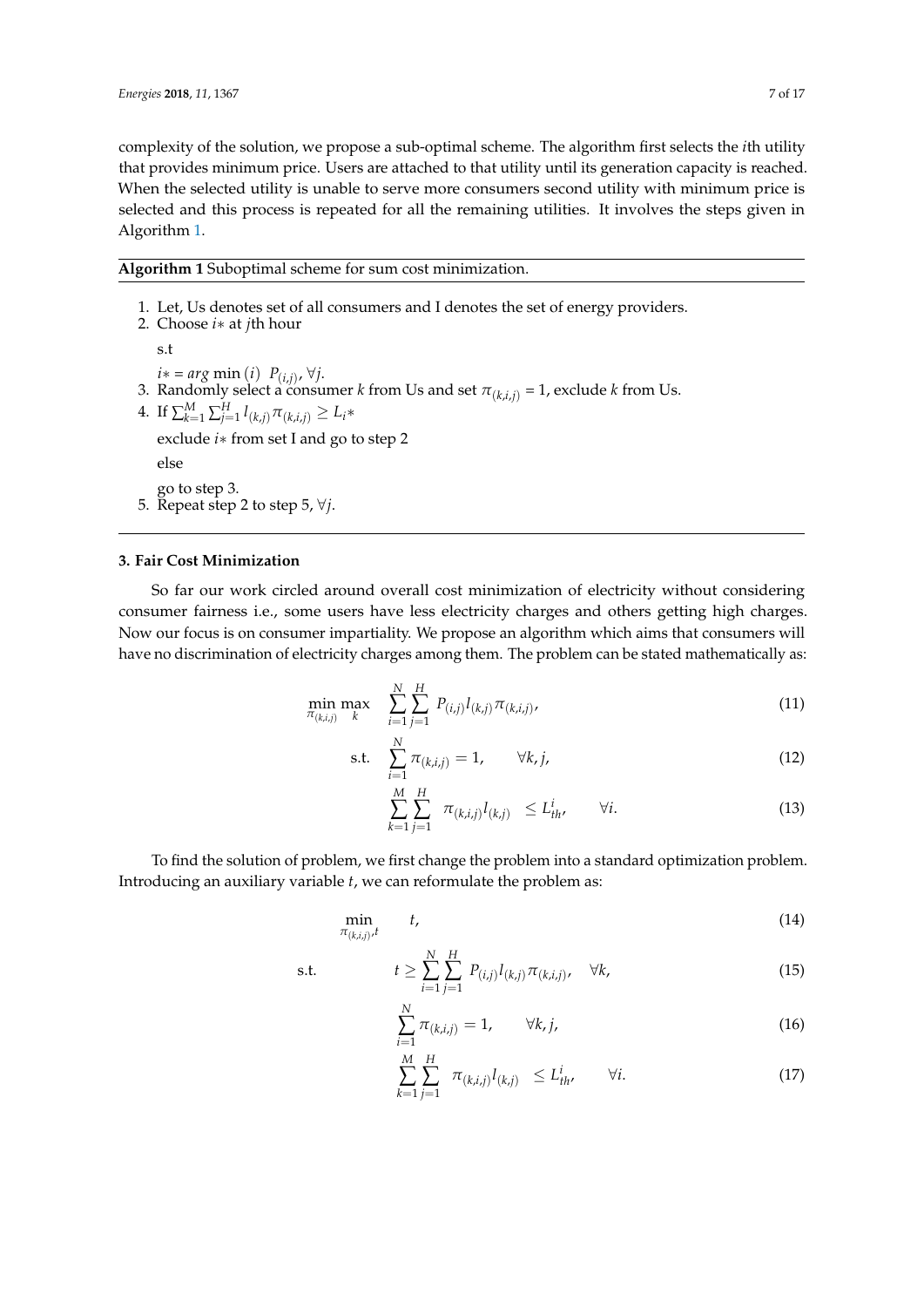# *3.1. Proposed Solution*

For the problem in (1), the dual function is defined as:

$$
D(\lambda_k, \eta_{i,j}) = \min_{\pi_{(k,i,j)},t} L(\pi_{(k,i,j)}, \lambda_k, \eta_{i,j}, t).
$$
 (18)

The dual problem is given as:

$$
\max_{\lambda_k, \eta_{i,j}} D(\lambda_k, \eta_{i,j}),
$$
  
s.t.  $\lambda_k \ge 0, \quad \eta_{i,j} \ge 0.$  (19)

For  $t \geq 0$  minimizing  $t$  is equivalent to minimizing  $t^2$ , then the Lagrangian L can be written as:

$$
L = t^2 + \sum_{k=1}^{M} \lambda_k \left( \sum_{i=1}^{N} \sum_{j=1}^{H} P_{(i,j)} l_{(k,j)} \pi_{(k,i,j)} - t \right) + \sum_{i=1}^{N} \sum_{j=1}^{H} \eta_{i,j} \left( \sum_{k=1}^{M} \pi_{(k,i,j)} l_{(k,j)} - L_{th}^{i} \right).
$$
 (20)

After converting original problem to sub problems for the ease of solution we get:

$$
\min_{t} \quad \left( t^2 - t + \sum_{k=1}^{M} \lambda_k \right), \tag{21}
$$

and

$$
\min_{\pi_{(k,i,j)}} \sum_{k=1}^{M} \lambda_k \left( \sum_{i=1}^{N} \sum_{j=1}^{H} P_{(i,j)} l_{(k,j)} \pi_{(k,i,j)} \right) + \sum_{i=1}^{N} \sum_{j=1}^{H} \eta_{i,j} \left( \sum_{k=1}^{M} \pi_{(k,i,j)} l_{(k,j)} - L_{th}^{i} \right).
$$
 (22)

Solving the sub-problem (21) we obtain:

$$
t = 1/2 \sum_{k=1}^{M} \lambda_k. \tag{23}
$$

Sub-problem (22) can be simplified as:

$$
\min_{\pi_{(k,i,j)}} \sum_{i=1}^{N} \sum_{j=1}^{H} \sum_{k=1}^{M} \pi_{(k,i,j)} \left( l_{(k,j)} (\lambda_k P_{(i,j)} + \eta_{i,j}) \right).
$$
 (24)

Thus the optimum value of  $\pi_{(k,i,j)}$  is:

$$
\pi_{(k,i,j)}^* = \begin{cases} 1, \text{ for } k = \arg \min_i \left( l_{(k,j)} \left( \lambda_k \ P_{(i,j)} + \eta_{i,j} \right) \right) \\ 0, \text{ otherwise,} \qquad \forall j \in \mathbb{J}. \end{cases}
$$

Dual problem can be solved by iterative method to attain guaranteed convergence. While, dual variables are obtained from following updates:

$$
\lambda_k(itr+1) = \lambda_k(itr) + \delta_1(itr) \left( \sum_{i=1}^{N} \sum_{j=1}^{H} P_{(i,j)} l_{(k,j)} \pi_{(k,i,j)-t} \right),\tag{25}
$$

$$
\eta_{i,j}(itr+1) = \eta_{i,j}(itr) + \delta_2(itr) \left( \sum_{k=1}^{M} \pi_{(k,i,j)} l_{(k,j)} - L_{th}^{i} \right).
$$
 (26)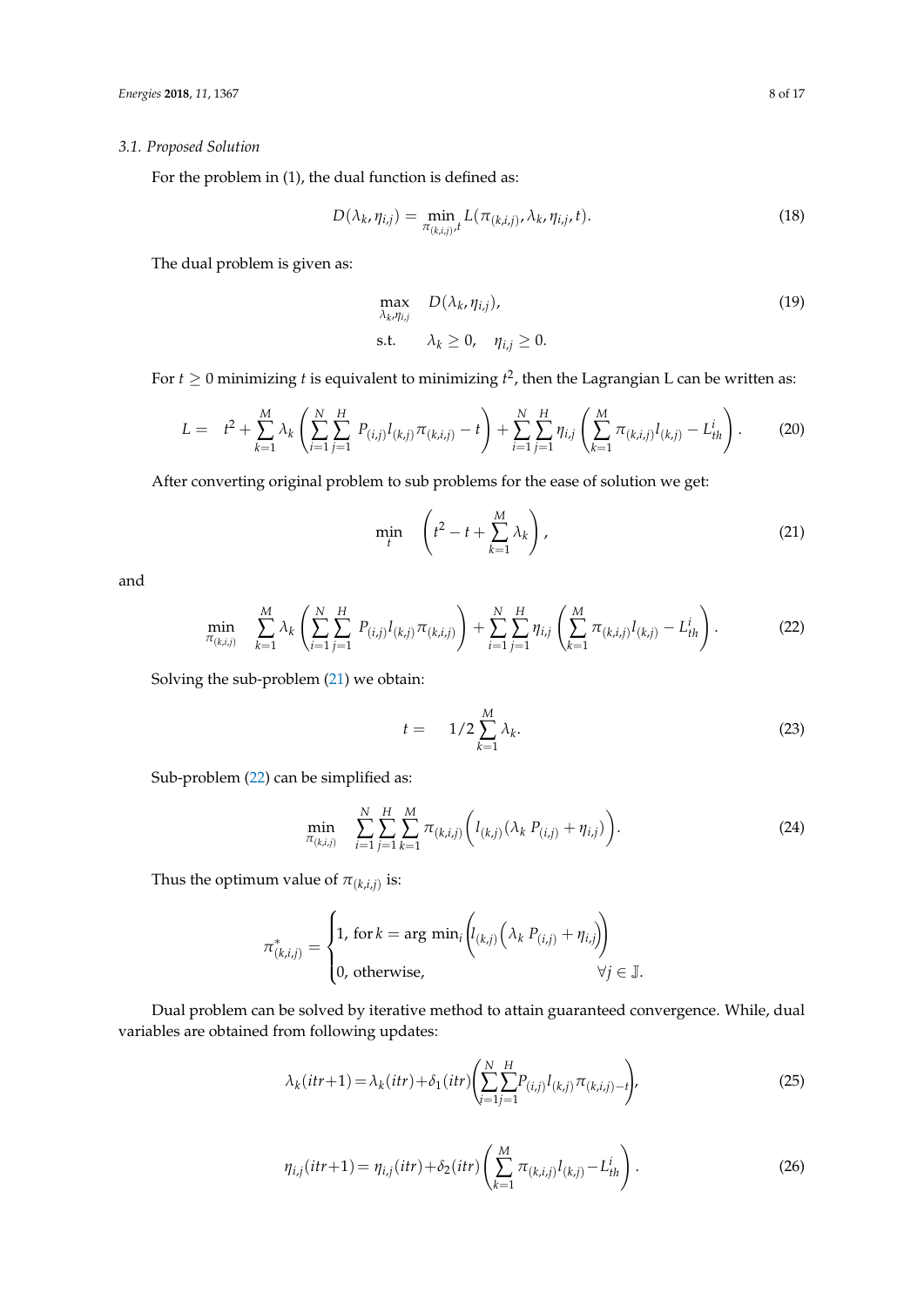Dual variables ( $\lambda_k$ , $\eta_{i,j}$ ) are updated until convergence.

# *3.2. Suboptimal Scheme for Fair Cost Minimization*

Similar to the previous section, a sub-optimal solution is also designed to reduce the computational complexity. In this algorithm, rather than allocating users to the utility with minimum price ∀*j*, we attach *k*th user with the utility offering minimum price in *j*th hour. When the maximum load limit of the cheapest utility is achieved, it is removed from the vector of available utilities (I) and the process is repeated for the next cheapest utility until all the users are attached with utilities ∀*j*. This allows more users to take advantage of the utilities providing energy at less cost and distributes the price among users. The proposed scheme is described as shown in Algorithm 2. Figure 2 shows the two scenarios where the proposed schemes can be implemented to get the desired performance.



Scenario 1 Minimum cost requirement



# Fair cost requirement

**Figure 2.** Example of scenarios where fairness in cost and sum cost minimization is required.

**Algorithm 2** Suboptimal scheme for fair cost minimization.

1. **Initiallization:**  $\pi_{k,i,j} = \mathbf{0}, \forall i$ 

- 2. Choose consumer *k* from set of consumers Us.
- 3. Select *i*∗ at *j*th hour for *k*th consumer

s.t

- *i*∗ = *arg* min (*i*) *P*(*i*,*j*) , ∀*j*.
- 4. Set  $\pi_{k,i,j} = 1$ , until  $\sum_{k=1}^{M} \sum_{j=1}^{H} l_{(k,j)} \pi_{(k,i,j)} \leq L_i *$ , and eliminate *k* from Us.
- 5. If  $\sum_{k=1}^M\sum_{j=1}^H l_{(k,j)}\pi_{k,i,j} \geq L_i*$ , exclude  $i*$  from I and go to step 3.
- 6. Repeat step 2 to step 5, ∀*k*.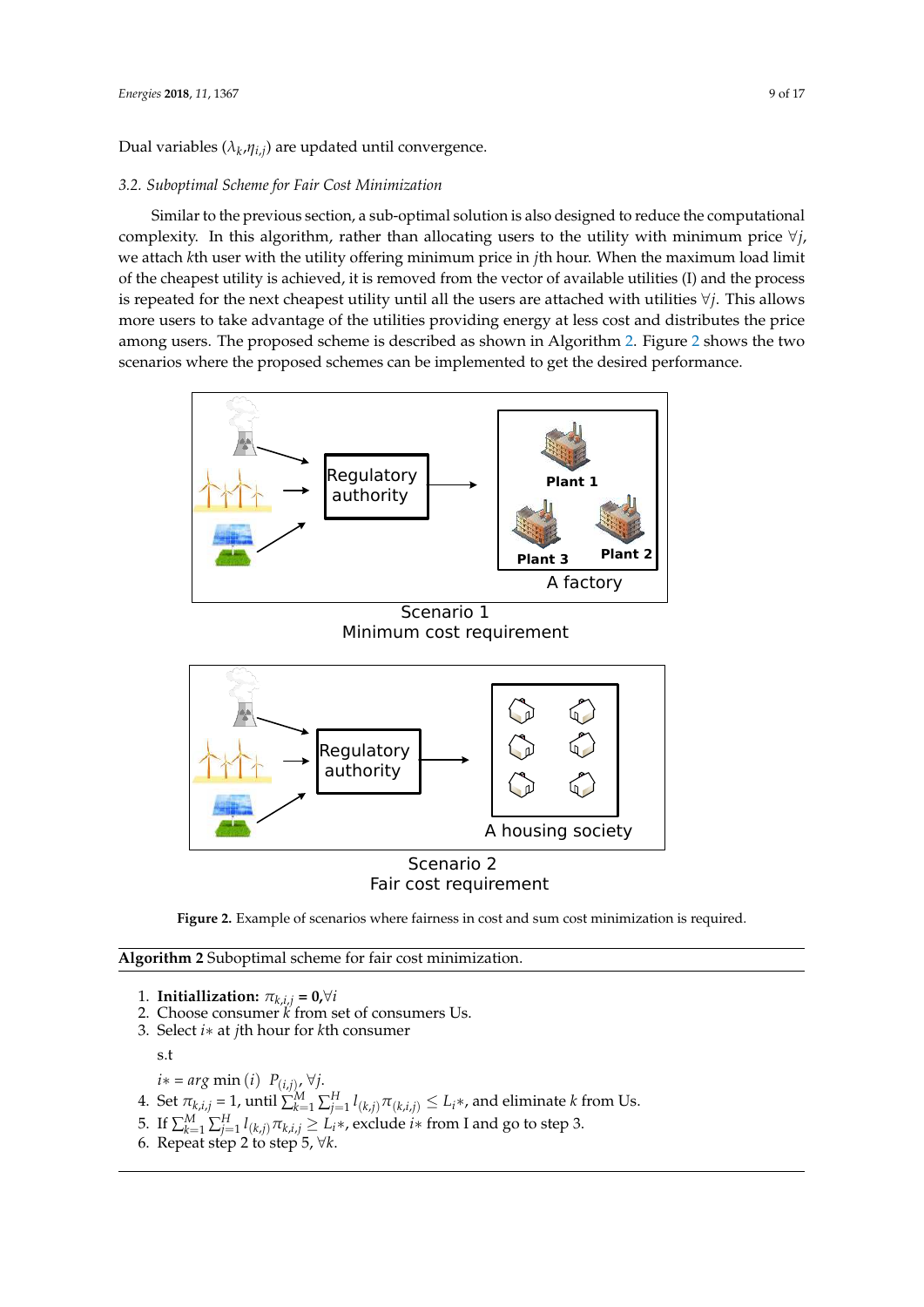### **4. Simulation Results**

In this section, we evaluate the performances of our purposed algorithms. We take 50 consumers and four energy providers and consider the scheduling in an entire day i.e., we set *M* = 50, *N* = 4 and *H* = 24. Results for following three schemes are presented.

- OptSol: This refers to the proposed solutions in Sections 2.1 and 3.1.
- SubOptSol: Low complexity sub-optimal schemes proposed in Sections 2.2 and 3.2.
- NonOptSol: In this solution, users are selected randomly and are assigned to a randomly selected utility for the entire time horizon. This allocation stay continued until utility is unable to serve more consumers. Then another utility is selected and this scenario is continued until all the consumers are scheduled for all time slots.

# *4.1. Simulation Results For Total Cost Minimization*

In this subsection, we present the simulation results for the first scenario where the objective is to minimize the total cost among all consumers.

Figure 3 shows the simulation results in terms of reducing sum cost, while consumers are assigned with different energy providers in different hours. It can be seen that our proposed optimized scheme always gives less cost and outperforms the SubOptSol and NonOptSol schemes. We can observe that for increasing the number of consumers difference between the OptSol and NonOptSol schemes is increasing. Further, the performance gap between OptSol and SubOptSol also becomes obvious for higher number of consumers and the difference increases with the increasing users. Thus, it can be inferred that our proposed OptSol can deliver more effectual results for practical number of power costumers. Last but not least, the proposed sub-optimal solution also yields significant advantage over the NonOptSol and can be adopted for higher benefits at the cost of small performance degradation as compared to the proposed OptSol.



**Figure 3.** Sum Cost Minimization: Number of Consumers v/s Cost.

Next we analyze the impact of varying number of energy providers for *N* = 50 in Figure. 4. First, we observe that the proposed scheme out performs the other candidates. However, the difference with the NonOptSol is much higher than the SubOptSol. The NonOptSol yields almost the constant results. This is because we assume that each utility provides a near feasible solution, i.e., it can accommodate maximum number of users. Thus, the significant of multiple utilities without looking into price differences in each time slot becomes invalid. For the OptSol and the SubOptSol, the cost is inversely proportional to the number of energy provides. This is because the higher number of utilities provide more opportunities in the optimization for per time slot assignment to minimize the total cost i.e.,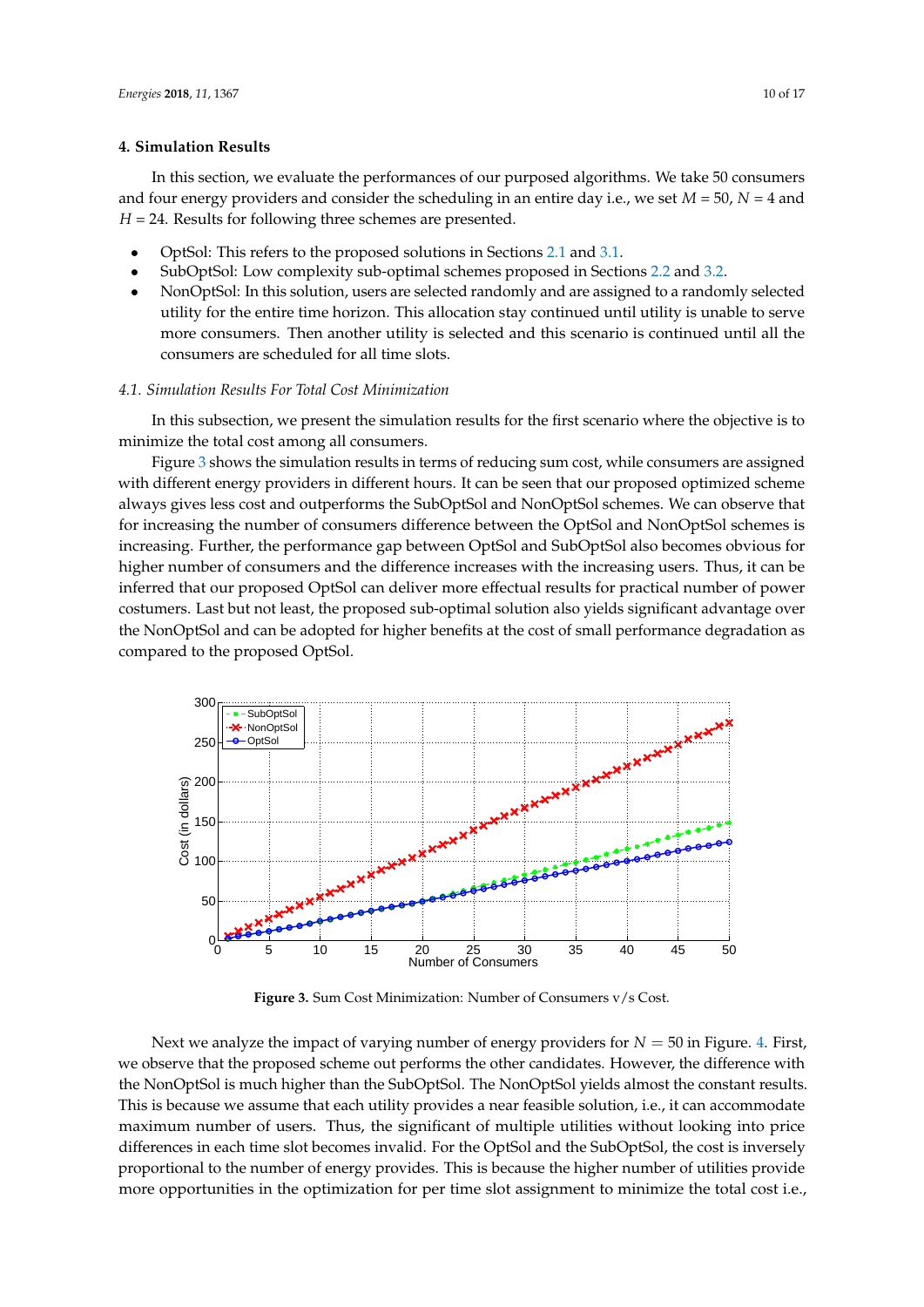availability of multiple energy sources with different offered prices in each time slot provide more flexibility in scheduling.



**Figure 4.** Sum Cost Minimization versus Number of Energy Sources.

Finally to emphasize on the feasibility of the proposed solution in terms of computational complexity, we plot the convergence behavior of the dual variables in Figure 5. It can be observed that dual variables converge within reasonable number of iterations. Thus, we conclude that our proposed optimization solution provides significant cost reduction at an acceptable convergence time.



**Figure 5.** Convergence of Dual Variables.

#### *4.2. Simulation Results For Fair Cost Minimization*

The simulation results in this section are meant to demonstrate the efficacy of scheme purposed in Section 3.

Figure 6 shows that the fairness among each user is obtained. The cost difference among users is reduced and nearly flattened curve is obtained. Almost all the consumers are getting equal prices that confiscates inequity and discrimination among them. We can observe that there is a significant difference among OptSol and NonOptSol schemes. Clear peaks are observed in NonOptSol scheme due to different electricity charges for users. Close results are obtained for OptSol and SubOptSol schemes as both tried to attach to the utility that provides minimum price in that hour. Thus, it clearly exhibits that OptSol technique surpasses the other schemes.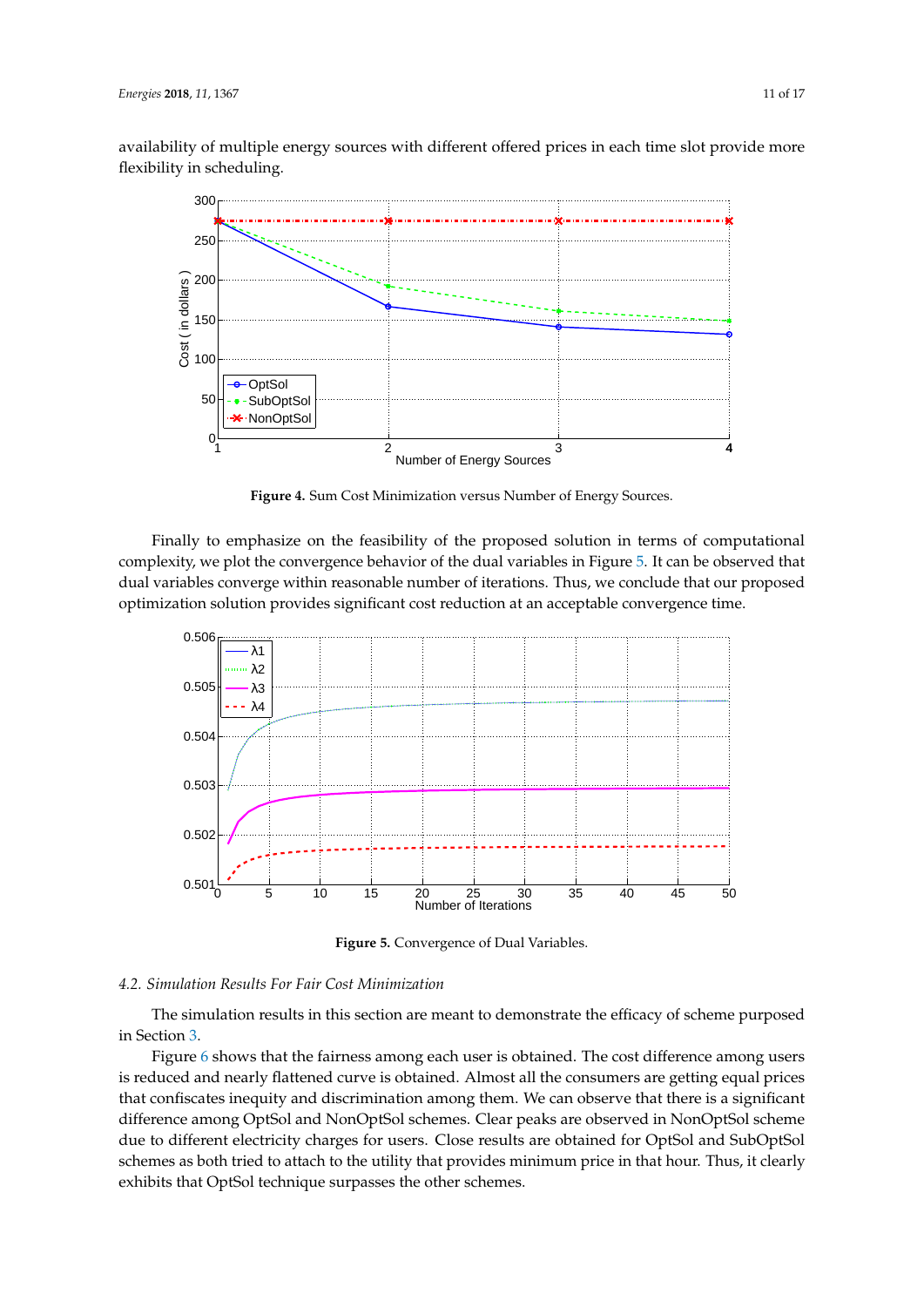

**Figure 6.** Fair Cost Minimization For 50 Consumers.

Figure 7 and 8 represent *k*th user cost with different energy sources. It can be seen that the performance of schemes improves with increasing number of energy providers. Therefore, by increasing energy sources fairness is achieved along with cost reduction, that is beneficial for consumers as it is their utmost desire.



**Figure 7.** Fair Cost Minimization versus Number of Energy Sources for *N* = 1 and *N* = 2.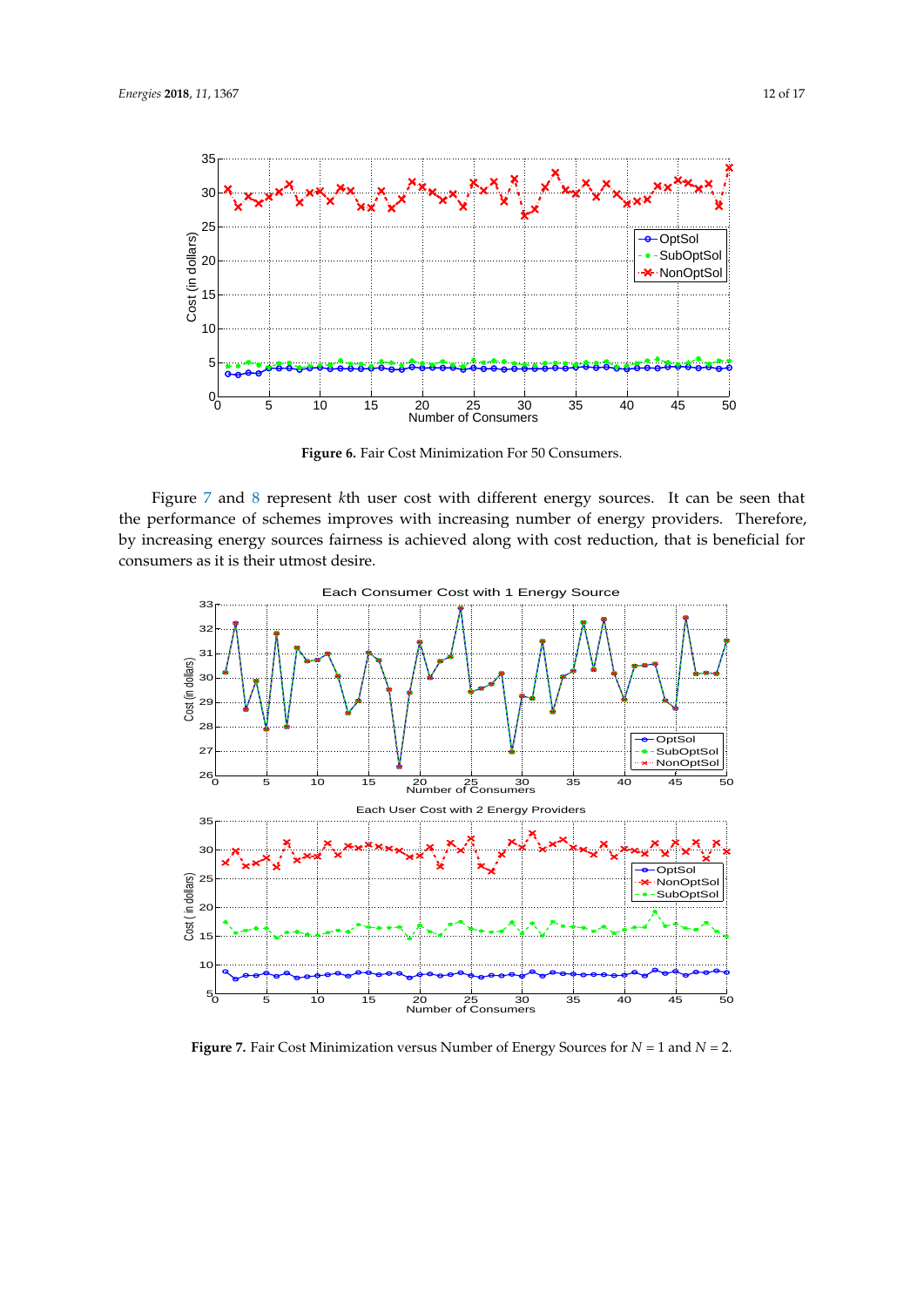

**Figure 8.** Fair Cost Minimization versus Number of Energy Sources for *N* = 3 and *N* = 4.

Figure 9 illustrates the number of iterations needed for the convergence of dual variables. Convergence is attained on only small number of iterations. Further, all the simulation results shown above validate the performance of proposed work.



**Figure 9.** Convergence versus No of Iterations.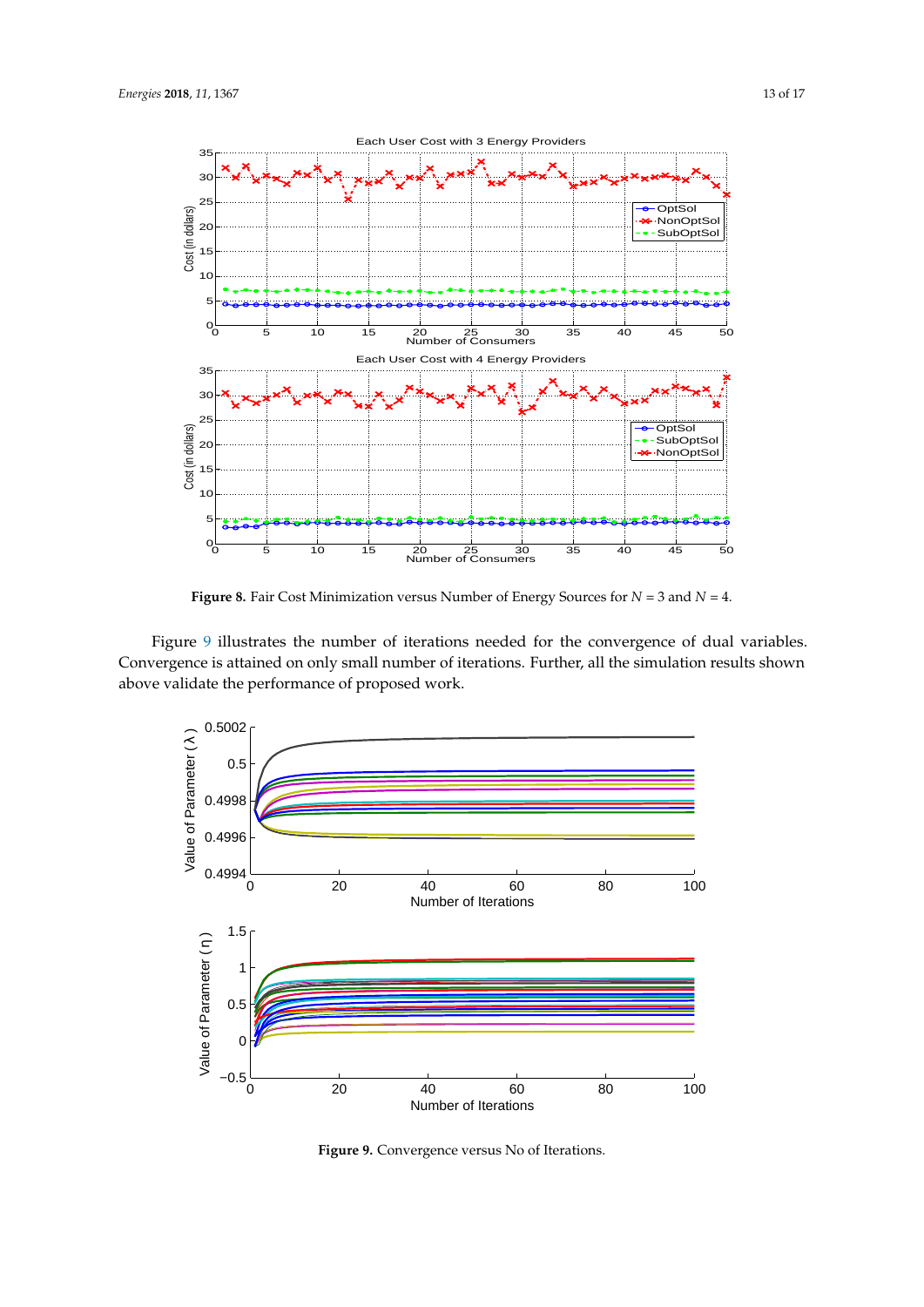In Figure 10 and 11, we look into the relationship of both purposed algorithms, total cost minimization without fairness (WOF) and fair cost minimization (WF). We observe that there is always a trade off between both schemes. Achieving fairness among consumers increases the sum cost. On the other hand, we notice that sum cost is minimized while compromising on user fairness concerns.



**Figure 10.** Sum Cost Comparison of both Proposed Schemes.



**Figure 11.** Cost Comparison of both Proposed Schemes.

# **5. Conclusions**

This work considered multiple energy providers to meet the energy demands of several consumers. We have proposed user assignment schemes and the target was to allocate utilities to users to minimize total electricity cost where s user can switch from one utility to any other in different time slots. Both the joint optimal and the less complex sub-optimal scheme ware presented. We have evaluated the performances of both schemes through simulation results. Further, to impart fairness among consumers in terms of their electricity cost, our second goal was to reduce the difference in the electricity cost among different users. Dual decomposition-based solutions are obtained where primal variables are obtained which minimized the dual function while the dual variables are updated from sub-gradient method. At the end, we have compared all schemes through simulation results. The results validated the proposed solutions. In the future work, the more practical constraints of the power system could be included in the proposed framework. Further, the renewable source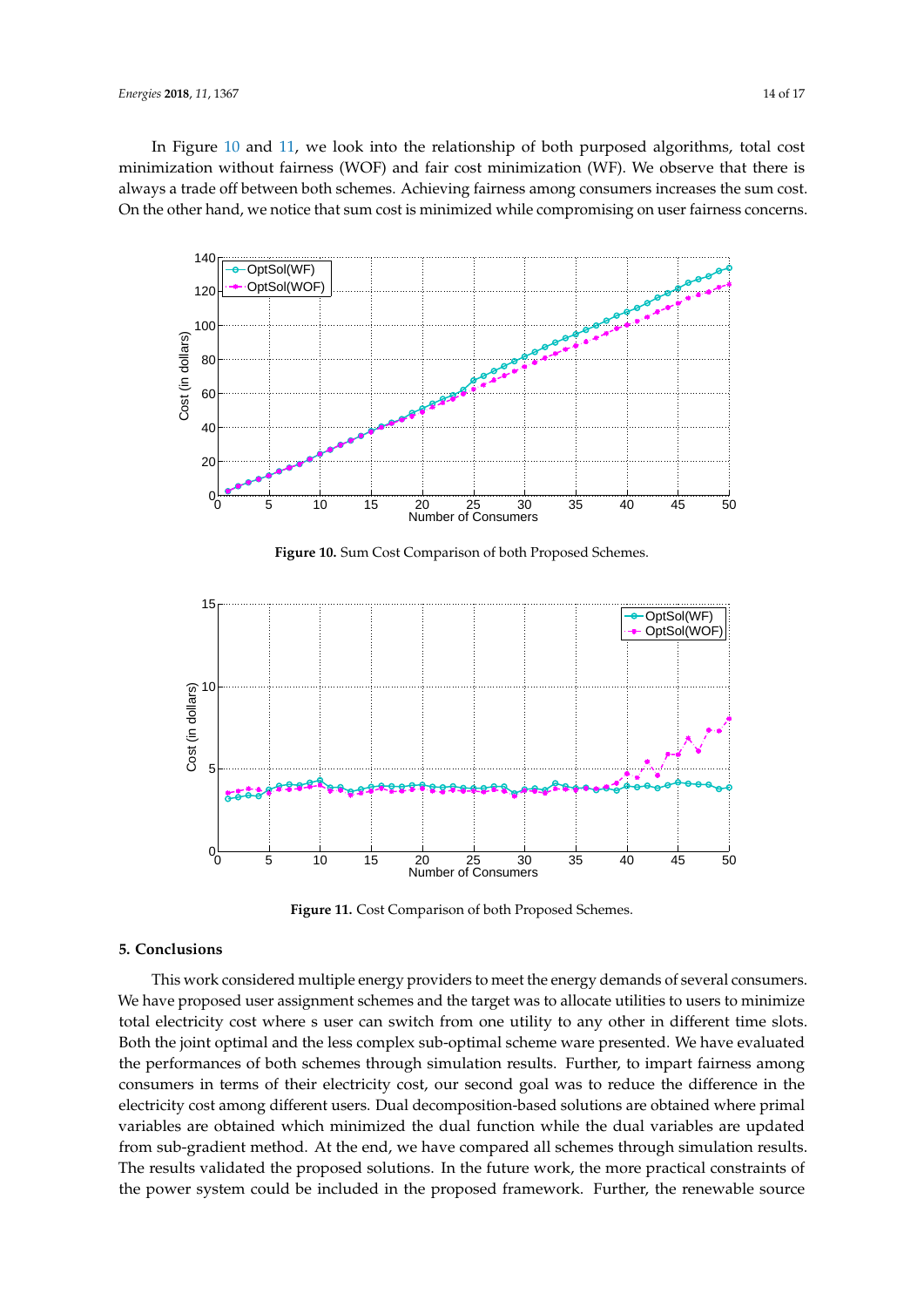can be integrated in the system model which will bring many exciting benefits at the cost of more challenging problem.

**Author Contributions:** All authors have equal contributions.

**Funding:** This research was funded by the Deanship of Scientific Research (DSR) at Majmaah University, Majmaah Saudi Arabia, through vote number 68\37.

**Acknowledgments:** The authors acknowledge with thanks the Deanship of Scientific Research (DSR) at Majmaah University, Majmaah Saudi Arabia, the Department of Electrical Engineering, COMSATS University Islamabad, and the Higher Education Commission (HEC) of Pakistan for providing facilities for this research project.

**Conflicts of Interest:** The authors declare no conflict of interest.

# **References**

- 1. Bahrami, S.; Wong, V.W.S. An autonomous demand response program in smart grid with foresighted users. In Proceedings of the 2015 IEEE International Conference on Smart Grid Commun. (SmartGridComm), Miami, FL, USA, 2015; pp. 205–210.
- 2. Amini, M.H.; Nabi, B.; Haghifam, M.R. Load management using multi-agent systems in smart distribution network. In Proceedings of the IEEE Power & Energy Society General Meeting, Vancouver, ON, Canada, 21–25 July 2013; pp. 1–5.
- 3. Farhangi, H. The path of the smart grid. *IEEE Power Energy Mag.* **2010**, *8*, 18–28. [CrossRef]
- 4. Gharavi, H.; Ghafurian, R. Smart grid: The electric energy system of the future. *IEEE* **2011**, *99*, 917–921. [CrossRef]
- 5. Xi, F.; Satyajayant, M.; Guoliang, X.; Dejun, Y. Smart grid—The new and improved power grid: A survey. *IEEE Commun. Surv. Tutor.* **2011**, *14*, 1–37.
- 6. Boroojeni, K.G.; Amini, M.H.; Bahrami, S.; Iyengar, S.S.; Sarwat, A.I.; Karabasoglu, O. A novel multi-timescale modeling for electric power demand forecasting: From short-term to medium-term horizon. *Electr. Power Syst. Res.* **2017**, *142*, 58–73. [CrossRef]
- 7. Mohammadi, A.; Mehrtash, M.; Kargarian, A. Diagonal quadratic approximation for decentralized collaborative TSO+DSO optimal power flow. *IEEE Trans. Smart Grid* **2018**. [CrossRef]
- 8. Bahrami, S.; Toulabi, M.; Ranjbar, S.; Aghtaie, M.M.; Ranjbar, A.M. A decentralized energy management framework for energy hubs in dynamic pricing markets. *IEEE Trans. Smart Grid* **2017**. [CrossRef]
- 9. Palensky, P.; Dietrich, D. Demand side management: Demand response, intelligent energy systems, and smart loads. *IEEE Trans. Ind. Inform.* **2011**, *7*, 381–388. [CrossRef]
- 10. Ramanathan, B.; Vittal, V. A framework for evaluation of advanced direct load control with minimum disruption. *IEEE Trans. Power Syst.* **2008**, 23, 1681–1688. [CrossRef]
- 11. Basit, A.; Sidhu, G.A.S.; Mahmood, A.; Gao, F. Efficient and autonomous energy management techniques for the future smart homes. *IEEE Trans. Smart Grid* **2017**, *8*, 917–926. [CrossRef]
- 12. Gellings, C.W.; Chamberlin, J.H. *Demand Side Management: Concepts and Methods*, 2nd ed.; PennWell Books: Tulsa, OK, USA, 1993.
- 13. Weers, D.D.; Shamsedin, M.A. Testing a new direct load control power line communication system. *IEEE Trans. Power Del.* **1987**, *2*, 657–660. [CrossRef]
- 14. Chu, C.M.; Jong, T.L.; Huang, Y.W. A direct load control of air-conditioning loads with thermal comfort control. In Proceeding of the IEEE Power Engineering Society General Meeting, San Francisco, CA, USA, 16 June 2005; pp. 664–669.
- 15. Gomes, A.; Antunes, C.H.; Martins, A.G. A multiple objective approach to direct load control using an interactive evolutionary algorithm. *IEEE Trans. Power Syst.* **2007**, *22*, 1004–1011. [CrossRef]
- 16. Jindal, A.; Kumar, N.; Rodrigues, J.J. A heuristic-based smart HVAC energy management scheme for university buildings. *IEEE Trans. Ind. Inform.* **2018**. [CrossRef]
- 17. Tiptipakorn, S.; Wei-Jen, L. A residential consumer-centered load control strategy in real-time electricity pricing environment. In Proceedings of the 39th North American Power Symposium, Las Cruces, NM, USA, 30 September–2 October 2007; pp. 505–510.
- 18. Zhao, Z.; Lee, W.C.; Shin, Y.; Song, K.B. An optimal power scheduling method for demand response in home energy management system. *IEEE Trans. Smart Grid* **2013**, *4*, 1391–1400. [CrossRef]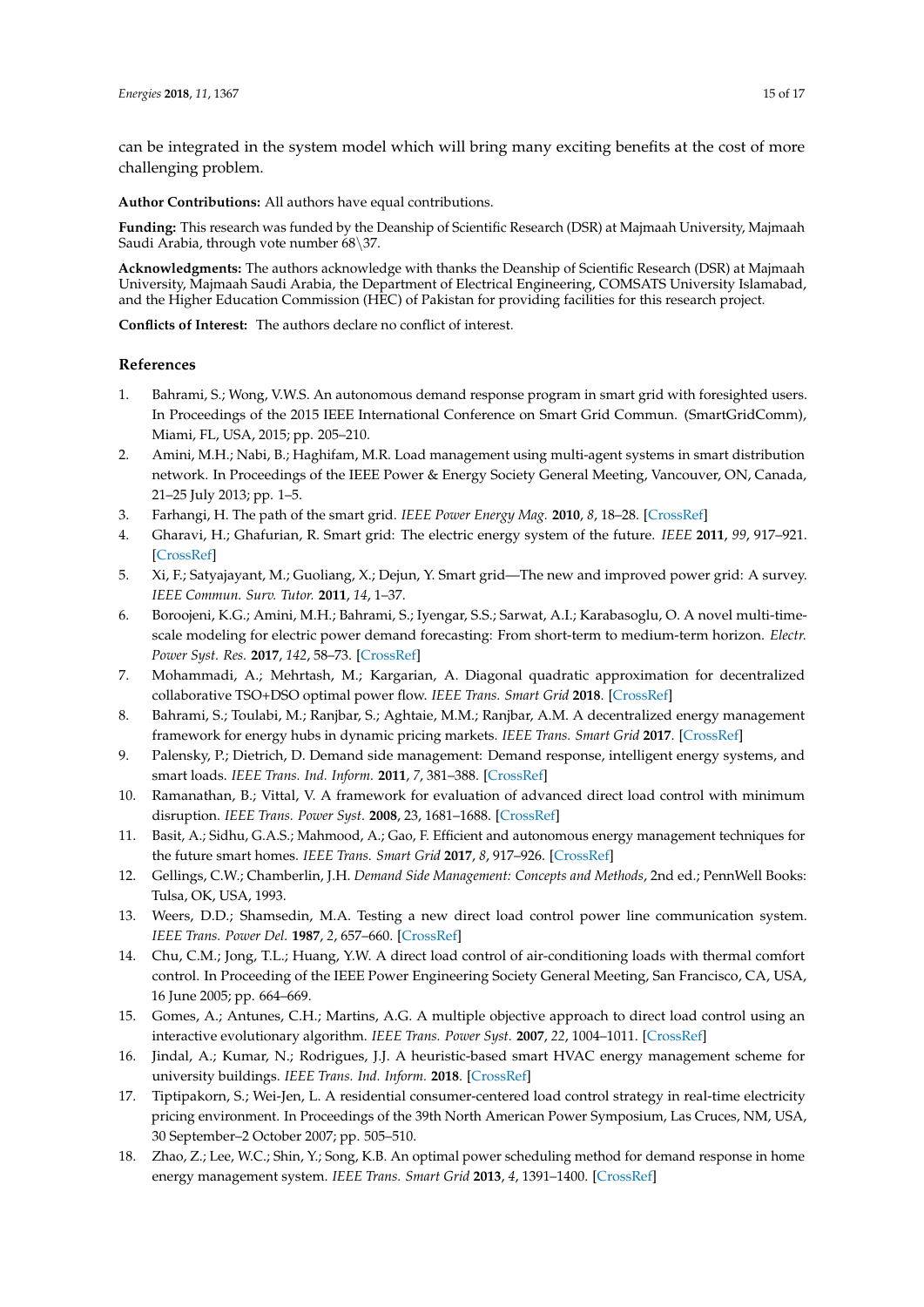- 19. Ruiz, N.; Cobelo, I.; Oyarzabal, J. A direct load control model for virtual power plant management. *IEEE Trans. Power Systems* **2009**, *24*, 959–966. [CrossRef]
- 20. Tarasak, P. Optimal real-time pricing under load uncertainty based on utility maximization for smart grid. In Proceedings of the IEEE International Conference on Smart Grid Communications (SmartGridComm), Brussels, Belgium, 17–20 October 2011; pp. 321–326.
- 21. Chen, H.; Li, Y.; Louie, R.H.; Vucetic, B. Autonomous demand side management based on energy consumption scheduling and instantaneous load billing: An aggregative game approach. *IEEE Trans. Smart Grid* **2014**, *5*, 1744–1754. [CrossRef]
- 22. Mohsenian-Rad, A.H.; Leon-Garcia, A. Optimal residential load control with price prediction in real-time electricity pricing environments. *IEEE Trans. Smart Grid* **2010**, *1*, 120–133. [CrossRef]
- 23. Shinwari, M.; Youssef, A.; Hamouda, W. A water-filling based scheduling algorithm for the smart grid. *IEEE Trans. Smart Grid* **2012**, *3*, 710–719. [CrossRef]
- 24. Mohsenian-Rad, A.H.; Wong, V.W.; Jatskevich, J.; Schober, R.; Leon-Garcia, A. Autonomous demand-side management based on game-theoretic energy consumption scheduling for the future smart grid. *IEEE Trans. Smart Grid* **2010**, *1*, 320–331. [CrossRef]
- 25. Ma, K.; Hu, G.; Spanos, C.J. Energy consumption scheduling in smart grid: A non-cooperative game approach. In Proceedings of the 9th Asian Control Conference (ASCC), Istanbul, Turkey, 23–26 June 2013; pp. 1–6.
- 26. Imamura, A.; Yamamoto, S.; Tazoe, T.; Onda, H.; Takeshita, H.; Okamoto, S.; Yamanaka, N. Distributed demand scheduling method to reduce energy cost in smart grid. In Proceedings of the IEEE Region 10 Humanitarian Technology Conference (R10-HTC), Sendai, Japan, 26–29 August 2013; pp. 148–153.
- 27. Guo, Y.; Pan, M.; Fang, Y.; Khargonekar, P.P. Coordinated energy scheduling for residential households in the smart grid. In Proceedings of the IEEE Third International Conference on Smart Grid Communications (SmartGridComm), Tainan, Taiwan, 5–8 November 2012; pp. 121–126.
- 28. Xiao, J.; Chung, J.Y.; Li, J.; Boutaba, R.; Hong, J.W.K. Near optimal demandside energy management under real-time demand-response pricing. In Proceedings of the International Conference on Network and Service Management (CNSM), Niagara Falls, ON, USA, 25–29 October 2010; pp. 527–532.
- 29. Bae, H.; Yoon, J.; Lee, Y.; Lee, J.; Kim, T.; Yu, J.; Cho, S. User-friendly demand side management for smart grid networks. In Proceedings of the International Conference on Information Networking (ICOIN), Phuket, Thiland, 10–12 February 2014; pp. 481–485.
- 30. Assaf, T.; Osman, A.H.; Hassan, M. Fair autonomous energy consumption scheduling based on gametheoretic approach for the future smart grid. In Proceedings of the 18th International Conference on Computer Modelling and Simulation (UKSim), Cambridge, UK, 6–8 April 2016; pp. 235–239.
- 31. Ali, Z.; Sidhu, G.A.S.; Waqas, M.; Gao, F.; Jin, S. Achieving energy fairness in multiuser uplink CR transmission. In Proceedings of the IEEE Wireless Communication and Networking Conference, Doha, Qatar, 3–6 April 2016; pp. 1–6.
- 32. Lin, J.; Yu, W.; Yang, X. Towards multistep electricity prices in smart grid electricity markets. *IEEE Trans. Parallel Distrib. Syst.* **2016**, 27, 286–302.
- 33. Vuppala, S.K.; Padmanabh, K.; Bose, S.K.; Paul, S. Incorporating fairness within demand response programs in smart grid. In Proceedings of the Innovative Smart Grid Technologies (ISGT), Hilton Anaheim, CA, USA, 17–19 January 2011; pp. 1–9.
- 34. Baharlouei, Z.; Hashemi, M.; Narimani, H.; Mohsenian-Rad, H. Achieving optimality and fairness in autonomous demand response: Benchmarks and billing mechanisms. *IEEE Trans. Smart Grid* **2013**, *4*, 968–975. [CrossRef]
- 35. Pal, S.; Thakur, S.; Kumar, R.; Panigrahic, B.K. A strategical game theoretic based demand response model for residential consumers in a fair environment. *Int. J. Electr. Power Energy Syst.* **2018**, *97*, 201–210. [CrossRef]
- 36. Loe, R.R. Multi-utility metering for residential customers in a competitive utility environment. In Proceedings of the Ninth International Conference on Metering and Tariffs for Energy Supply, Birmingham, UK, 25–28 May 1992; pp. 37–42.
- 37. Jalali, M.M.; Kazemi, A. Demand side management in a smart grid with multiple electricity suppliers. *Energy* **2015**, *81*, 766–776. [CrossRef]
- 38. Mediwaththe, C.; Stephens, E.; Smith, D.; Mahanti, A. Competitive energy trading framework for demand-side management in neighborhood area networks. *IEEE Trans. Smart Grid* **2017**. [CrossRef]